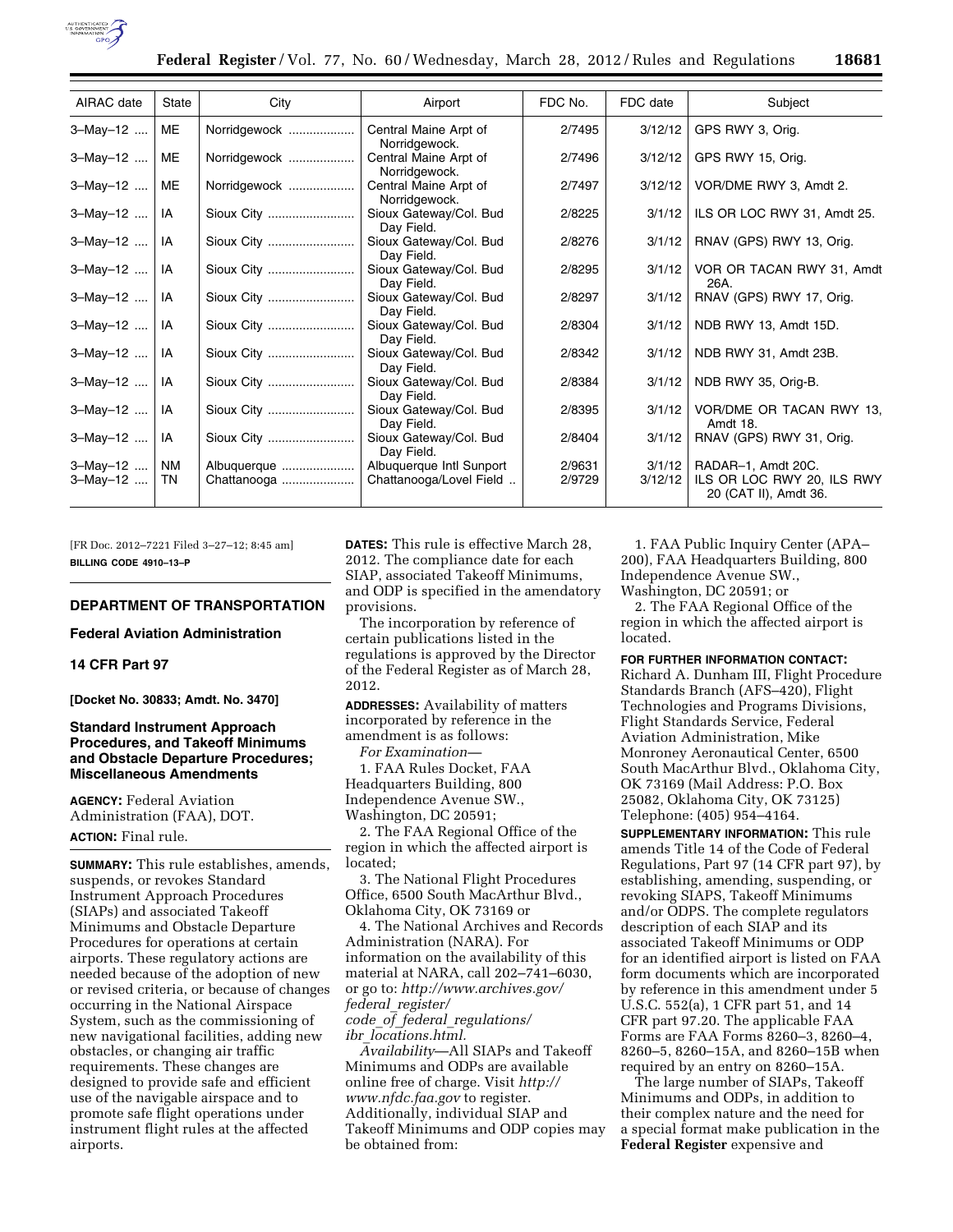impractical. Furthermore, airmen do not use the regulatory text of the SIAPs, Takeoff Minimums or ODPs, but instead refer to their depiction on charts printed by publishers of aeronautical materials. The advantages of incorporation by reference are realized and publication of the complete description of each SIAP, Takeoff Minimums and ODP listed on FAA forms is unnecessary. This amendment provides the affected CFR sections and specifies the types of SIAPs and the effective dates of the, associated Takeoff Minimums and ODPs. This amendment also identifies the airport and its location, the procedure, and the amendment number.

#### **The Rule**

This amendment to 14 CFR part 97 is effective upon publication of each separate SIAP, Takeoff Minimums and ODP as contained in the transmittal. Some SIAP and Takeoff Minimums and textual ODP amendments may have been issued previously by the FAA in a Flight Data Center (FDC) Notice to Airmen (NOTAM) as an emergency action of immediate flight safety relating directly to published aeronautical charts. The circumstances which created the need for some SIAP and Takeoff Minimums and ODP amendments may require making them effective in less than 30 days. For the remaining SIAPS and Takeoff Minimums and ODPS, an effective date at least 30 days after publication is provided.

Further, the SIAPs and Takeoff Minimums and ODPS contained in this amendment are based on the criteria contained in the U.S. Standard for Terminal Instrument Procedures (TERPS). In developing these SIAPS and Takeoff Minimums and ODPs, the TERPS criteria were applied to the conditions existing or anticipated at the affected airports. Because of the close and immediate relationship between these SIAPs, Takeoff Minimums and ODPs, and safety in air commerce, I find that notice and public procedures before adopting these SIAPS, Takeoff Minimums and ODPs are impracticable and contrary to the public interest and, where applicable, that good cause exists for making some SIAPs effective in less than 30 days.

## **Conclusion**

The FAA has determined that this regulation only involves an established body of technical regulations for which frequent and routine amendments are necessary to keep them operationally current. It, therefore—(1) is not a ''significant regulatory action'' under Executive Order 12866; (2) is not a

''significant rule '' under DOT Regulatory Policies and Procedures (44 FR 11034; February 26,1979); and (3) does not warrant preparation of a regulatory evaluation as the anticipated impact is so minimal. For the same reason, the FAA certifies that this amendment will not have a significant economic impact on a substantial number of small entities under the criteria of the Regulatory Flexibility Act.

#### **List of Subjects in 14 CFR Part 97**

Air traffic control, Airports, Incorporation by reference, and Navigation (air).

Issued in Washington, DC, on March 16, 2012.

#### **John McGraw,**

*Deputy Director, Flight Standards Service.* 

## **Adoption of the Amendment**

Accordingly, pursuant to the authority delegated to me, Title 14, Code of Federal Regulations, Part 97 (14 CFR part 97) is amended by establishing, amending, suspending, or revoking Standard Instrument Approach Procedures and/or Takeoff Minimums and/or Obstacle Departure Procedures effective at 0902 UTC on the dates specified, as follows:

## **PART 97—STANDARD INSTRUMENT APPROACH PROCEDURES**

■ 1. The authority citation for part 97 continues to read as follows:

**Authority:** 49 U.S.C. 106(g), 40103, 40106, 40113, 40114, 40120, 44502, 44514, 44701, 44719, 44721–44722.

■ 2. Part 97 is amended to read as follows:

## **Effective 3 MAY 2012**

- Oakland, CA, Metropolitan Oakland Intl, RNAV (RNP) Z RWY 29, Orig-B
- Santa Maria, CA, Santa Maria Pub/Capt G Allan Hancock Fld, RNAV (GPS) RWY 12, Amdt 1
- Santa Maria, CA, Santa Maria Pub/Capt G Allan Hancock Fld, Takeoff Minimums and Obstacle DP, Amdt 6
- Santa Maria, CA, Santa Maria Pub/Capt G Allan Hancock Fld, VOR RWY 12, Amdt 15
- Pocatello, ID, Pocatello Rgnl, VOR RWY 3, Amdt 17
- Monticello, KY, Wayne County, Takeoff Minimums and Obstacle DP, Amdt 2
- Jackson, MI, Jackson County-Reynolds Field, RNAV (GPS) RWY 14, Amdt 1
- Jackson, MI, Jackson County-Reynolds Field, RNAV (GPS) RWY 32, Orig-A
- Austin, MN, Austin Muni, ILS OR LOC RWY 35, Amdt 1
- Austin, MN, Austin Muni, RNAV (GPS) RWY 35, Amdt 1
- Marshall, MN, Southwest Minnesota Rgnl Marshall/Ryan Fld, RNAV (GPS) RWY 12, Amdt 1
- Marshall, MN, Southwest Minnesota Rgnl Marshall/Ryan Fld, RNAV (GPS) RWY 30, Orig-A
- Minneapolis, MN, Airlake, RNAV (GPS) RWY 30, Orig
- Kansas City, MO, Charles B. Wheeler Downtown, ILS OR LOC RWY 3, Amdt 3
- Kansas City, MO, Charles B. Wheeler Downtown, RNAV (GPS) RWY 3, Amdt 1
- Kansas City, MO, Charles B. Wheeler Downtown, RNAV (GPS) RWY 21, Amdt 1
- Kansas City, MO, Charles B. Wheeler Downtown, VOR RWY 3, Amdt 18
- Kansas City, MO, Charles B. Wheeler Downtown, VOR RWY 21, Amdt 14 Lee's Summit, MO, Lee's Summit Muni,
- RNAV (GPS) RWY 11, Amdt 1 Lee's Summit, MO, Lee's Summit Muni,
- RNAV (GPS) RWY 18, Amdt 2 Lee's Summit, MO, Lee's Summit Muni,
- RNAV (GPS) RWY 29, Amdt 2
- Lee's Summit, MO, Lee's Summit Muni, RNAV (GPS) RWY 36, Amdt 2
- Erwin, NC, Harnett Rgnl Jetport, RNAV (GPS) RWY 5, Amdt 2B
- Atkinson, NE., Stuart-Atkinson Muni, GPS RWY 29, Orig, CANCELLED
- Atkinson, NE., Stuart-Atkinson Muni, RNAV (GPS) RWY 11, Orig
- Atkinson, NE., Stuart-Atkinson Muni, RNAV (GPS) RWY 29, Orig

Atkinson, NE., Stuart-Atkinson Muni, Takeoff Minimums and Obstacle DP, Amdt 1

- Atkinson, NE., Stuart-Atkinson Muni, VOR/ DME RWY 29, Amdt 1
- Kearney, NE., Kearney Rgnl, Takeoff
- Minimums and Obstacle DP, Amdt 1
- Mount Holly, NJ, South Jersey Rgnl, VOR RWY 26, Amdt 3
- Newark, NJ, Newark Liberty Intl, ILS OR LOC RWY 22R, Amdt 5B
- Poughkeepsie, NY, Dutchess County, VOR/ DME RWY 6, Amdt 7
- Batavia, OH, Clermont County, RNAV (GPS) RWY 4, Amdt 1
- Batavia, OH, Clermont County, RNAV (GPS) RWY 22, Amdt 1
- Batavia, OH, Clermont County, Takeoff
- Minimums and Obstacle DP, Orig
- Bellefontaine, OH, Bellefontaine Rgnl, RNAV (GPS) RWY 7, Amdt 1
- Bellefontaine, OH, Bellefontaine Rgnl, RNAV (GPS) RWY 25, Amdt 1
- Marysville, OH, Union County, GPS RWY 9, Orig-B, CANCELLED
- Marysville, OH, Union County, GPS RWY 27, Orig-B, CANCELLED
- Marysville, OH, Union County, RNAV (GPS) RWY 9, Orig
- Marysville, OH, Union County, RNAV (GPS) RWY 27, Orig
- Ardmore, OK, Ardmore Downtown Executive, VOR–A, Amdt 13A, **CANCELLED**
- Kerrville, TX, Kerrville Muni/Louis Schreiner Field, VOR–A, Amdt 3A

#### **Effective 31 MAY 2012**

- Deadhorse, AK, Deadhorse, RNAV (GPS) RWY 6, Orig
- Deadhorse, AK, Deadhorse, RNAV (GPS) RWY 24, Orig
- Deadhorse, AK, Deadhorse, Takeoff
- Minimums and Obstacle DP, Amdt 2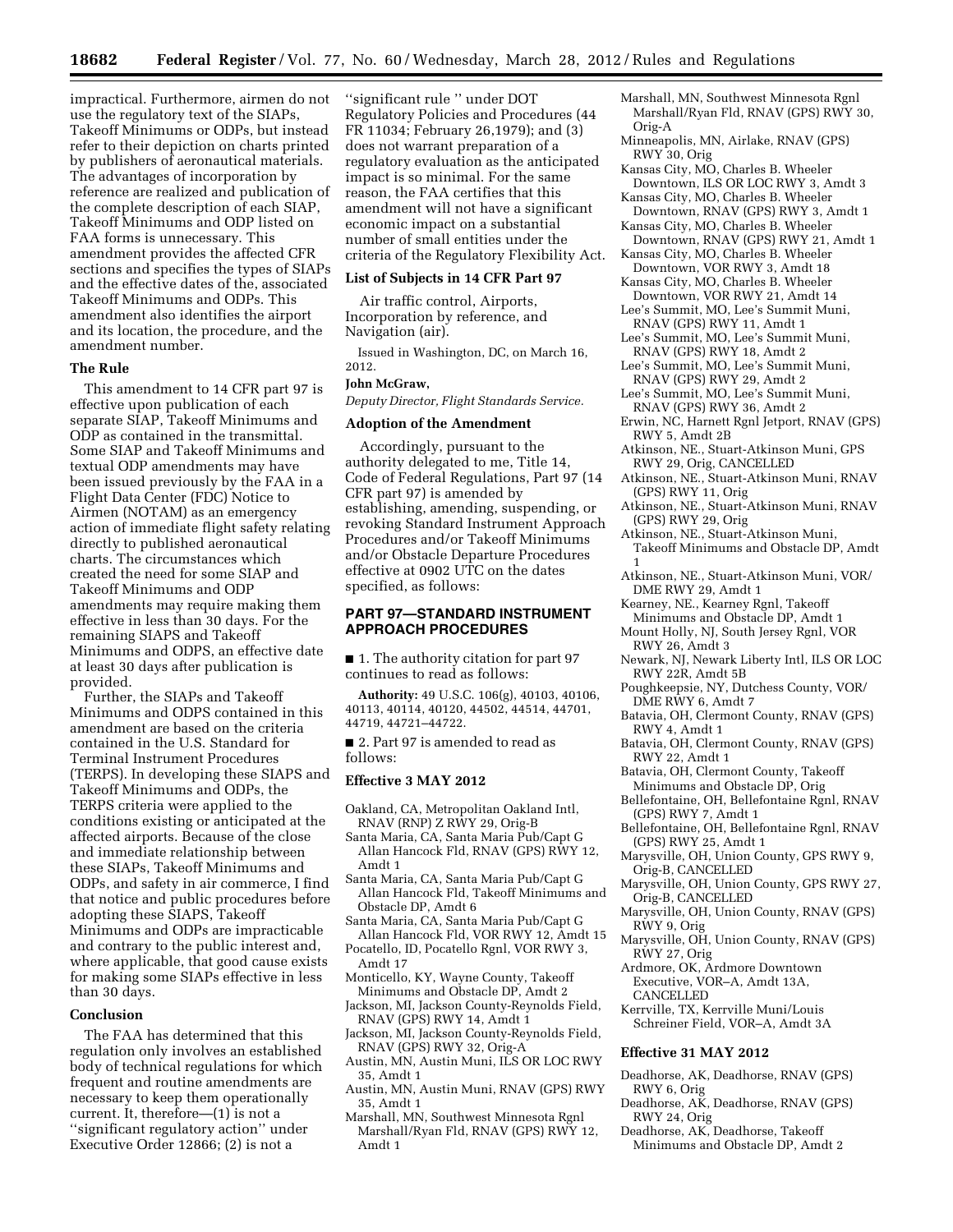- Marshall, AK, Marshall Don Hunter Sr, RNAV (GPS) RWY 7, Amdt 2
- Marshall, AK, Marshall Don Hunter Sr, RNAV (GPS)–A, Amdt 2
- Mountain Village, AK, Mountain Village, RNAV (GPS) RWY 2, Amdt 1
- Mountain Village, AK, Mountain Village, RNAV (GPS) RWY 20, Amdt 1
- Scammon Bay, AK, Scammon Bay, RNAV (GPS) RWY 28, Amdt 1
- Oneonta, AL, Robbins Field, RNAV (GPS) RWY 5, Orig
- Oneonta, AL, Robbins Field, RNAV (GPS) RWY 23, Orig
- Oneonta, AL, Robbins Field, Takeoff Minimums and Obstacle DP, Orig
- Camden, AR, Harrell Field, RNAV (GPS) RWY 1, Amdt 1
- Camden, AR, Harrell Field, RNAV (GPS) RWY 19, Amdt 1
- Camden, AR, Harrell Field, Takeoff
- Minimums and Obstacle DP, Amdt 1 Camden, AR, Harrell Field, VOR/DME RWY
- 1, Amdt 10 Lake Havasu City, AZ, Lake Havasu City,
- Takeoff Minimums and Obstacle DP, Amdt 2 Lake Havasu City, AZ, Lake Havasu City,
- VOR/DME–A, Amdt 1
- Sacramento, CA, Sacramento Intl, ILS OR LOC RWY 16L, Amdt 2
- Sacramento, CA, Sacramento Intl, ILS OR LOC RWY 16R, ILS RWY 16R (SA CAT I), ILS RWY 16R (CAT II), ILS RWY 16R (CAT III), Amdt 15
- Sacramento, CA, Sacramento Intl, RNAV (GPS) Y RWY 16L, Amdt 1
- Sacramento, CA, Sacramento Intl, RNAV (GPS) Y RWY 16R, Amdt 1
- Denver, CO, Centennial, Takeoff Minimums and Obstacle DP, Amdt 5
- Denver, CO, Denver Intl, ILS OR LOC RWY 7, Amdt 3
- Denver, CO, Denver Intl, ILS OR LOC RWY 8, Amdt 5
- Denver, CO, Denver Intl, ILS OR LOC RWY 16L, Amdt 3
- Denver, CO, Denver Intl, ILS OR LOC RWY 16R, Amdt 1
- Denver, CO, Denver Intl, ILS OR LOC RWY 17L, Amdt 4
- Denver, CO, Denver Intl, ILS OR LOC RWY 17R, Amdt 3
- Denver, CO, Denver Intl, ILS OR LOC RWY 25, Amdt 3
- Denver, CO, Denver Intl, ILS OR LOC RWY 26, Amdt 3
- Denver, CO, Denver Intl, ILS OR LOC RWY 34L, ILS RWY 34L (CAT II), ILS RWY 34L (CAT III), ILS RWY 34L (SA CAT I), Amdt 2
- Denver, CO, Denver Intl, ILS OR LOC RWY 34R, ILS RWY 34R (CAT II), ILS RWY 34R (CAT III), ILS RWY 34R (SA CAT I), Amdt 3
- Denver, CO, Denver Intl, ILS OR LOC RWY 35L, ILS RWY 35L (CAT II), ILS RWY 35L (CAT III), ILS RWY 35L (SA CAT I), Amdt 5
- Denver, CO, Denver Intl, ILS OR LOC RWY 35R, ILS RWY 35R (CAT II), ILS RWY 35R (CAT III), ILS RWY 35R (SA CAT I), Amdt 3
- Denver, CO, Denver Intl, RNAV (GPS) Y RWY 7, Amdt 1
- Denver, CO, Denver Intl, RNAV (GPS) Y RWY 8, Amdt 1
- Denver, CO, Denver Intl, RNAV (GPS) Y RWY 16L, Amdt 1
- Denver, CO, Denver Intl, RNAV (GPS) Y RWY 16R, Amdt 1
- Denver, CO, Denver Intl, RNAV (GPS) Y RWY 17L, Amdt 1
- Denver, CO, Denver Intl, RNAV (GPS) Y RWY 17R, Amdt 1
- Denver, CO, Denver Intl, RNAV (GPS) Y RWY 25, Amdt 1
- Denver, CO, Denver Intl, RNAV (GPS) Y RWY 26, Amdt 1
- Denver, CO, Denver Intl, RNAV (GPS) Y RWY 34L, Amdt 2
- Denver, CO, Denver Intl, RNAV (GPS) Y RWY 34R, Amdt 2
- Denver, CO, Denver Intl, RNAV (GPS) Y RWY 35L, Amdt 2
- Denver, CO, Denver Intl, RNAV (GPS) Y RWY 35R, Amdt 2
- Denver, CO, Denver Intl, RNAV (RNP) Z RWY 7, Orig
- Denver, CO, Denver Intl, RNAV (RNP) Z RWY 8, Orig
- Denver, CO, Denver Intl, RNAV (RNP) Z RWY 16L, Orig
- Denver, CO, Denver Intl, RNAV (RNP) Z RWY 16R, Orig
- Denver, CO, Denver Intl, RNAV (RNP) Z RWY 17L, Orig
- Denver, CO, Denver Intl, RNAV (RNP) Z RWY 17R, Orig
- Denver, CO, Denver Intl, RNAV (RNP) Z RWY 25, Orig
- Denver, CO, Denver Intl, RNAV (RNP) Z RWY 26, Orig
- Denver, CO, Denver Intl, RNAV (RNP) Z RWY 34L, Orig
- Denver, CO, Denver Intl, RNAV (RNP) Z RWY 34R, Orig
- Denver, CO, Denver Intl, RNAV (RNP) Z RWY 35L, Orig
- Denver, CO, Denver Intl, RNAV (RNP) Z RWY 35R, Orig
- Denver, CO, Front Range, ILS OR LOC RWY 17, Amdt 1
- Denver, CO, Front Range, ILS OR LOC RWY 26, Amdt 5
- Denver, CO, Front Range, ILS OR LOC RWY 35, Amdt 1
- Denver, CO, Front Range, NDB RWY 26, Amdt 5
- Denver, CO, Front Range, RNAV (GPS) RWY 17, Amdt 1
- Denver, CO, Front Range, RNAV (GPS) RWY 26, Amdt 1
- Denver, CO, Front Range, RNAV (GPS) RWY 35, Amdt 1
- Denver, CO, Front Range, Takeoff Minimums and Obstacle DP, Amdt 3
- Denver, CO, Rocky Mountain Metropolitan, Takeoff Minimums and Obstacle DP, Amdt 5
- St. Augustine, FL, St Augustine, RNAV (GPS) RWY 31, Amdt 1
- Atlantic, IA, Atlantic Muni, RNAV (GPS) RWY 2, Amdt 1
- Atlantic, IA, Atlantic Muni, RNAV (GPS) RWY 20, Amdt 1
- Belle Plaine, IA, Belle Plaine Muni, GPS RWY 18, Orig-A, CANCELLED
- Belle Plaine, IA, Belle Plaine Muni, GPS RWY 36, Orig-A, CANCELLED
- Belle Plaine, IA, Belle Plaine Muni, RNAV (GPS) RWY 18, Orig
- Belle Plaine, IA, Belle Plaine Muni, RNAV (GPS) RWY 36, Orig
- Belle Plaine, IA, Belle Plaine Muni, VOR/ DME–A, Amdt 1
- Oelwein, IA, Oelwein, Takeoff Minimums and Obstacle DP, Amdt 3
- Sac City, IA, Sac City Muni, RNAV (GPS) RWY 18, Orig
- Sac City, IA, Sac City Muni, RNAV (GPS) RWY 36, Amdt 1
- Sheldon, IA, Sheldon Muni, RNAV (GPS) RWY 15, Amdt 1
- Sheldon, IA, Sheldon Muni, RNAV (GPS) RWY 33, Amdt 1
- Centralia, IL, Centralia Muni, RNAV (GPS) RWY 18, Amdt 1
- Centralia, IL, Centralia Muni, RNAV (GPS) RWY 36, Amdt 1
- Centralia, IL, Centralia Muni, Takeoff Minimums and Obstacle DP, Amdt 2
- Chicago/Rockford, IL, Chicago/Rockford Intl, RNAV (GPS) RWY 7, Amdt 1A
- Chicago/Rockford, IL, Chicago/Rockford Intl, RNAV (GPS) RWY 25, Amdt 1
- Chicago/Rockford, IL, Chicago/Rockford Intl, RNAV (GPS) Y RWY 25, Orig-B,
- CANCELLED
- Flora, IL, Flora Muni, RNAV (GPS) RWY 3, Amdt 2
- Flora, IL, Flora Muni, RNAV (GPS) RWY 21, Amdt 2
- Rochelle, IL, Rochelle Muni Airport-Koritz Field, RNAV (GPS) RWY 7, Amdt 1
- Rochelle, IL, Rochelle Muni Airport-Koritz Field, RNAV (GPS) RWY 25, Amdt 1
- Iola, KS, Allen County, RNAV (GPS) RWY 1, Amdt 1
- Topeka, KS, Philip Billard Muni, RNAV (GPS) RWY 13, Amdt 1
- Topeka, KS, Philip Billard Muni, RNAV (GPS) RWY 31, Amdt 1
- Glasgow, KY, Glasgow Muni, RNAV (GPS) RWY 8, Amdt 2
- Glasgow, KY, Glasgow Muni, RNAV (GPS) RWY 26, Amdt 2
- Glasgow, KY, Glasgow Muni, SDF RWY 8, Amdt 11
- Glasgow, KY, Glasgow Muni, VOR/DME RWY 8, Amdt 9
- Greenville, KY, Muhlenberg County, RNAV (GPS) RWY 6, Orig
- Greenville, KY, Muhlenberg County, RNAV (GPS) RWY 24, Amdt 1
- Paducah, KY, Barkley Rgnl, RNAV (GPS) RWY 22, Orig-B Falmouth, MA, Cape Cod Coast Guard Air

Station, ILS OR LOC RWY 23, Amdt 1 Falmouth, MA, Cape Cod Coast Guard Air Station, ILS OR LOC RWY 32, Amdt 1 Westminster, MD, Carroll County Rgnl/Jack B Poage Field, RNAV (GPS) RWY 16, Amdt

Portland, ME, Portland Intl Jetport, ILS OR LOC RWY 11, ILS RWY 11 (SA CAT I), ILS RWY 11 (CAT II), ILS RWY 11 (CAT III),

Portland, ME, Portland Intl Jetport, ILS OR LOC RWY 29, ILS RWY 29 (SA CAT I), ILS

Portland, ME, Portland Intl Jetport, RNAV

Portland, ME, Portland Intl Jetport, RNAV

Portland, ME, Portland Intl Jetport, RNAV

Portland, ME, Portland Intl Jetport, Takeoff Minimums and Obstacle DP, Amdt 5

RWY 29 (SA CAT II), Amdt 3 Portland, ME, Portland Intl Jetport, RNAV

(GPS) RWY 11, Amdt 3

(GPS) RWY 18, Amdt 1

(GPS) RWY 29, Amdt 2

(GPS) RWY 36, Amdt 1

2

Amdt 3